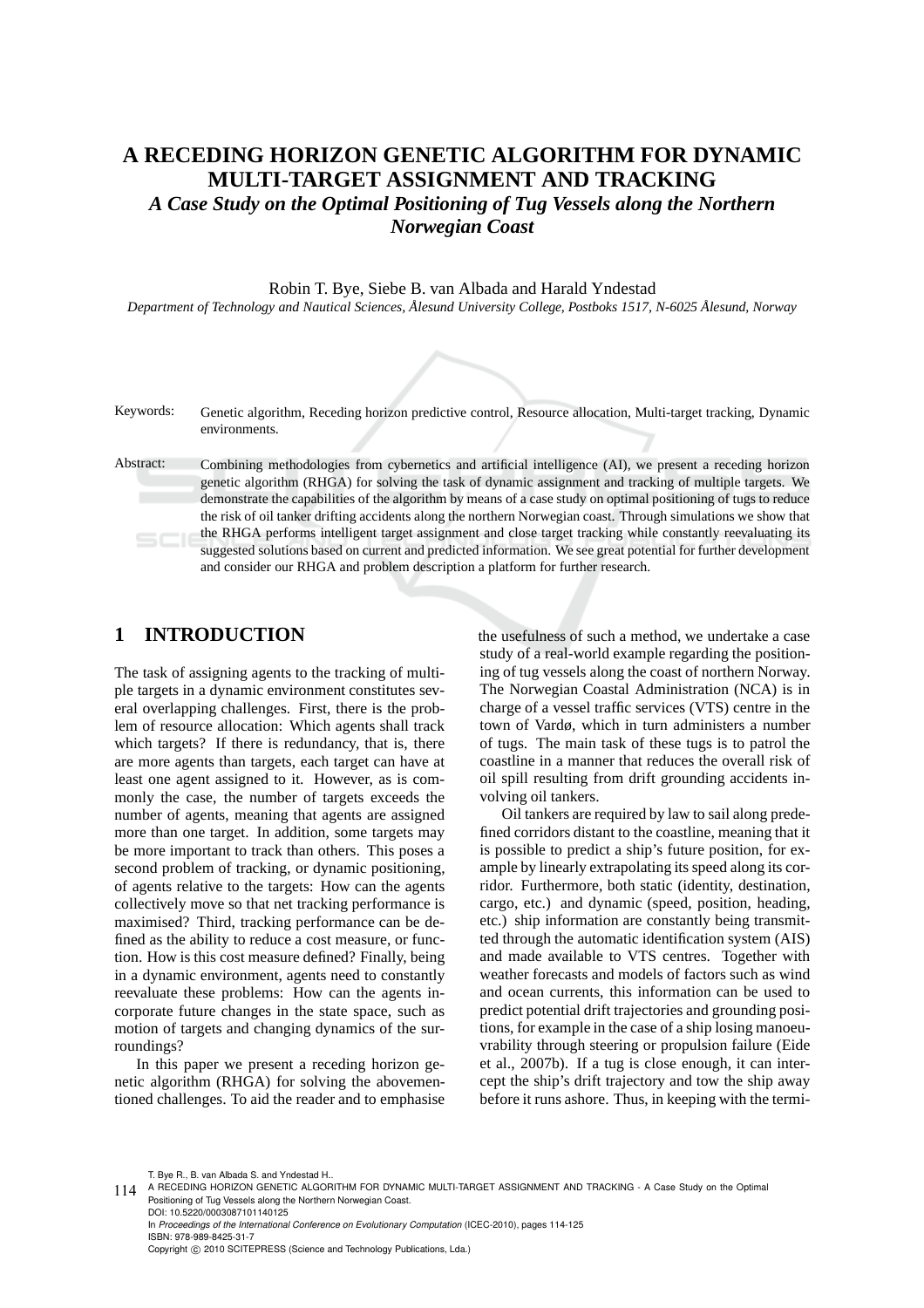nology in the introductory paragraph, the patrol tugs correspond to agents and the oil tankers' drift trajectories correspond to target trajectories.

The NCA has developed risk-based decision support tools based on dynamical risk models that draws on a vast pool of information (Eide et al., 2007a; Eide et al., 2007b). Some of this information is static and certain, such as a ship's type, its crew, and amount and type of oil it is carrying. Information about other factors is uncertain and based on models of wind, ocean currents, accident frequency and consequences, spill size and impact, and so on. The decision support tools are able to aid a human operator at a VTS centre in commanding tugs by pointing out high-risk positions that tugs should approach. However, as the number of tugs and oil tankers grows, the problem of allocating tugs to several positions quickly becomes non-trivial. Thus there seems to be a need of a computer program, or algorithm, that can take the existing models and decision support tools one step further by calculating where each tug should move. The calculation may be based on a number of input variables set by the operator. For example, particular oil tankers or areas may be given special priority.

The program should run in real-time, however, given that it usually takes many hours from the moment that a ship loses manoeuvrability until it runs ashore and the relatively slow dynamics of ocean currents, a moderate update rate suffices.

In the following sections, we will present a simplified version of the tug positioning problem and an algorithm that solves it by combining receding horizon control (RHC) with a genetic algorithm (GA). We will show how the RHGA performs in some simulated scenarios and finally we will discuss our results, limitations to our approach, and future potential.

## **1.1 Problem Description**

To simplify the problem, we will assume that *N<sup>o</sup>* oil tankers move in one dimension only up and down (north and south, say) an *oil tanker line of motion yo*. This seems reasonable considering that oil tankers are required to follow predefined straight-line-segmented corridors. Closer to shore, we assume that  $N_p$  tugs are moving, or patrolling, up and down a *patrol line of motion*  $y_p$  parallel to that of the oil tankers. We ignore collisions between oil tankers and patrol tugs on their respective lines of motion. Naturally, we acknowledge that the coastline with its fjords, peninsulas, and islands does not constitute a straight line, however, given that tugs should stop drifting ships before they reach land or danger zones, it seems reasonable to simplify the problem as described. Figure 1 shows

a graphical representation of the problem description. Next, we assume the availability of an accurate



Figure 1: Problem description. Oil tankers (white circles) and patrol tugs (black circles) move in one dimension up and down (north and south, say) lines  $y_o$  and  $y_p$ , respectively. Predicted drift trajectories starting at some time  $t = t_d$  with corresponding cross points on the patrol line are shown as indicated. In addition, dashed circles and lines indicate another three predicted cross points from future drift trajectories starting at  $t = t_d + 1, \ldots, t_d + 3$  for the oil tanker in the middle. How should the tugs move in order to best prevent drift grounding accidents?

model, or set of models, such as those developed by the NCA and described in Section 1. These models are able to predict future positions of oil tankers along *y<sup>o</sup>* and their corresponding potential drift trajectories given current and predicted information about ships (e.g., speed and direction) and the environment (e.g., wind and ocean currents). Specifically, for an oil tanker positioned at  $y_o(t)$  at time  $t = t_d$ , the model can predict its future position  $\hat{y}_o(t)$  for  $t = t_d + 1, \ldots, t_d + T_h$ , where  $T_h$  is the prediction horizon and we use a discrete-time formulation with a sampling time of 1 hour. For each position  $\hat{y}_o(t)$  there is a corresponding predicted drift trajectory that may or may not reach the patrol line  $y_p$  at some time in the future depending on ocean currents, wind conditions, and other factors. Collecting all predicted drift trajectories for all oil tankers, the model can thus provide a distribution of *cross points* where potential drift trajectories cross the patrol line predicted a time  $T_h$  into the future.

Figure 2 shows an example scenario. Based on such a distribution, the problem is to calculate trajectories (sequences of *patrol points*) along *y<sup>p</sup>* for each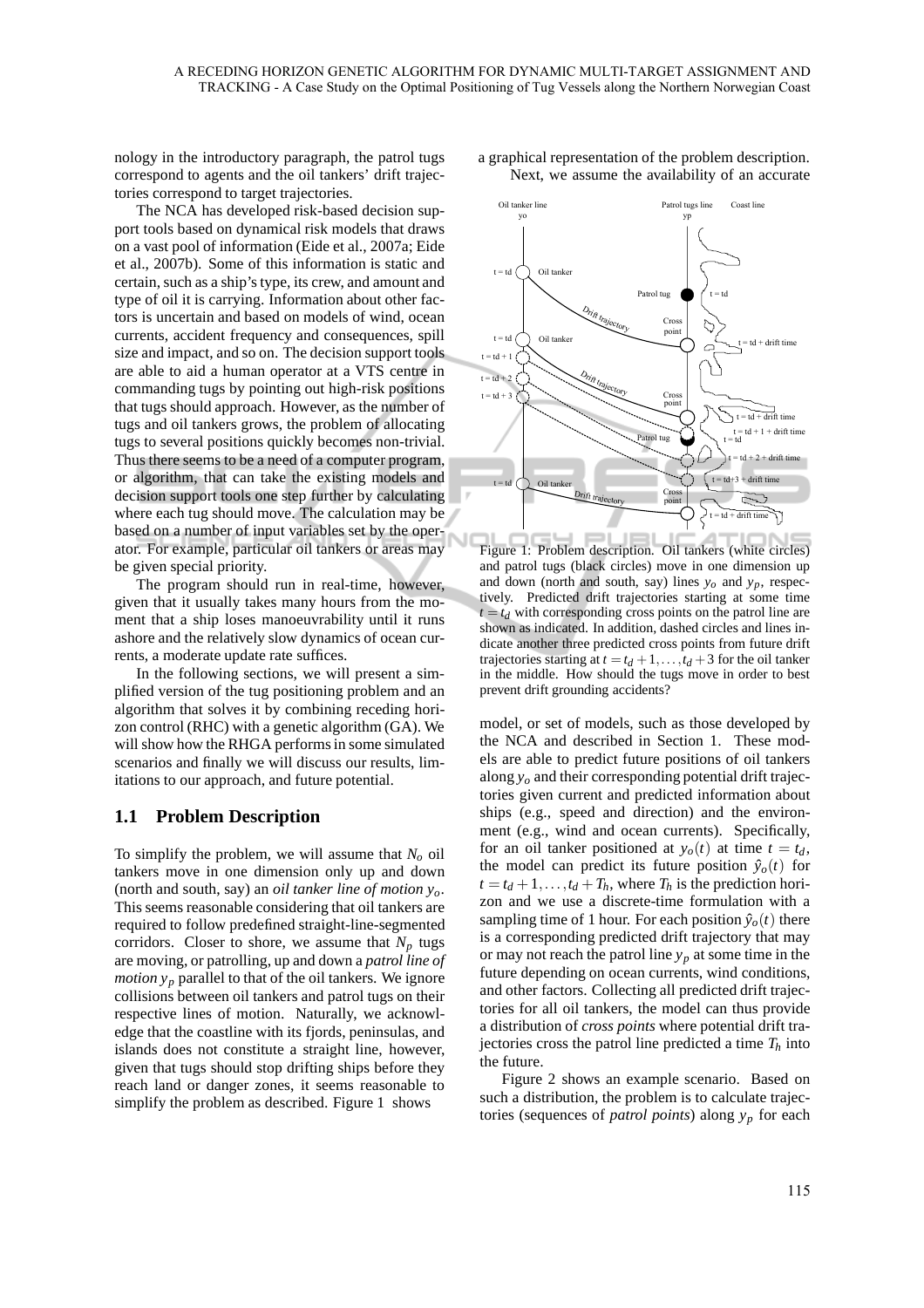of the patrolling tugs in such a manner as to minimise the risk that an oil tanker in drift cannot be reached and saved before grounding. This is a difficult problem dealing both with resource allocation (which tugs shall cover which areas) and tracking (how the coverage, or tracking of cross points shall be accomplished) in a dynamic environment.



Figure 2: Example scenario. White squares indicate the positions of six oil tankers on the oil tanker line  $y<sub>o</sub>$  at  $t = 0$ . White circles indicate where predicted drift trajectories cross the patrol line  $y_p$  as a function of time. Black circles indicate three random patrol trajectories on *yp* for  $t = 0, \ldots, T_h$ , where the prediction horizon is set to  $T_h = 24$ hours. The regions reachable by the three tugs at full speed from  $y_p(0)$  are depicted by the dotted lines. All positions are in arbitrary units.

## **2 METHOD**

#### **2.1 Genetic Algorithm**

For the simplest case of a single oil tanker and a single tug, classical control theory and mathematics can provide an analytical solution to solve the problem described in Section 1.1, however, this case is mostly of academic interest. Just by slightly increasing the number of oil tankers and tugs the problem becomes exceedingly difficult, cf. Figure 2, which shows three tugs and three randomly generated patrol trajectories they may follow in order to track the drift trajectories of six oil tankers. One possible approach is to examine a finite number of sets of potential patrol trajectories for the tugs and for each set evaluate some kind of cost function in order to measure the performance of the tugs. There are several methods that likely can find near-optimal solutions in reasonable time for this approach, for example variants of Monte Carlo methods, simulated annealing, ant colony opti-

misation,genetic algorithms (GAs), or other artificial intelligence (AI) methods. Here, we use a continuous GA based on a version as described in (Haupt and Haupt, 2004).

#### **2.1.1 Characteristics of the GA**

The GA used in this paper follows the general scheme used in most GAs (Haupt and Haupt, 2004):

- 1. Define a cost function and a chromosome encoding and set some GA parameters (mutation, selection).
- 2. Generate an initial population of chromosomes.
- 3. Evaluate a cost for each chromosome.
- 4. Select mates based on a selection parameter.
- 5. Perform mating.
- 6. Perform mutation based on a mutation parameter.
- 7. If the desired number of iterations or cost level is reached, stop algorithm and return solution, otherwise, repeat from Step 3.1 **ALCONS**

The selection parameter is in the range 0–1 and determines how many chromosomes in a population survives from one iteration to the next. The cost associated with each chromosome is evaluated and the chromosomes are given a weighted selection probability according to their cost, where a smaller cost results in a greater probability. For a selection parameter of 0.5, half the population is then randomly picked, with low cost chromosomes having a greater chance of being picked, and kept for survival and reproduction. The other chromosomes are discarded to make room for new offspring.

For mating, the GA uses a combination of an extrapolation method and a crossover method. Information from two parent chromosomes are combined with an extrapolating method to obtain new offspring variable values bracketed by the parents' variable values. A single crossover point is used to determine which parts of the parent chromosomes are used for creating offspring.

After mating, a fraction of the genes are mutated, which means that the values of these genes are changed to random numbers within an allowable range. A mutation rate determines how many genes are mutated at every iteration. The interested reader may refer to (Haupt and Haupt, 2004) for further details on this mating process.

Specific to the problem described in this paper is the choice of cost function and chromosome encoding. These are described in detail in respective Sections 2.1.2 and 2.1.3 below.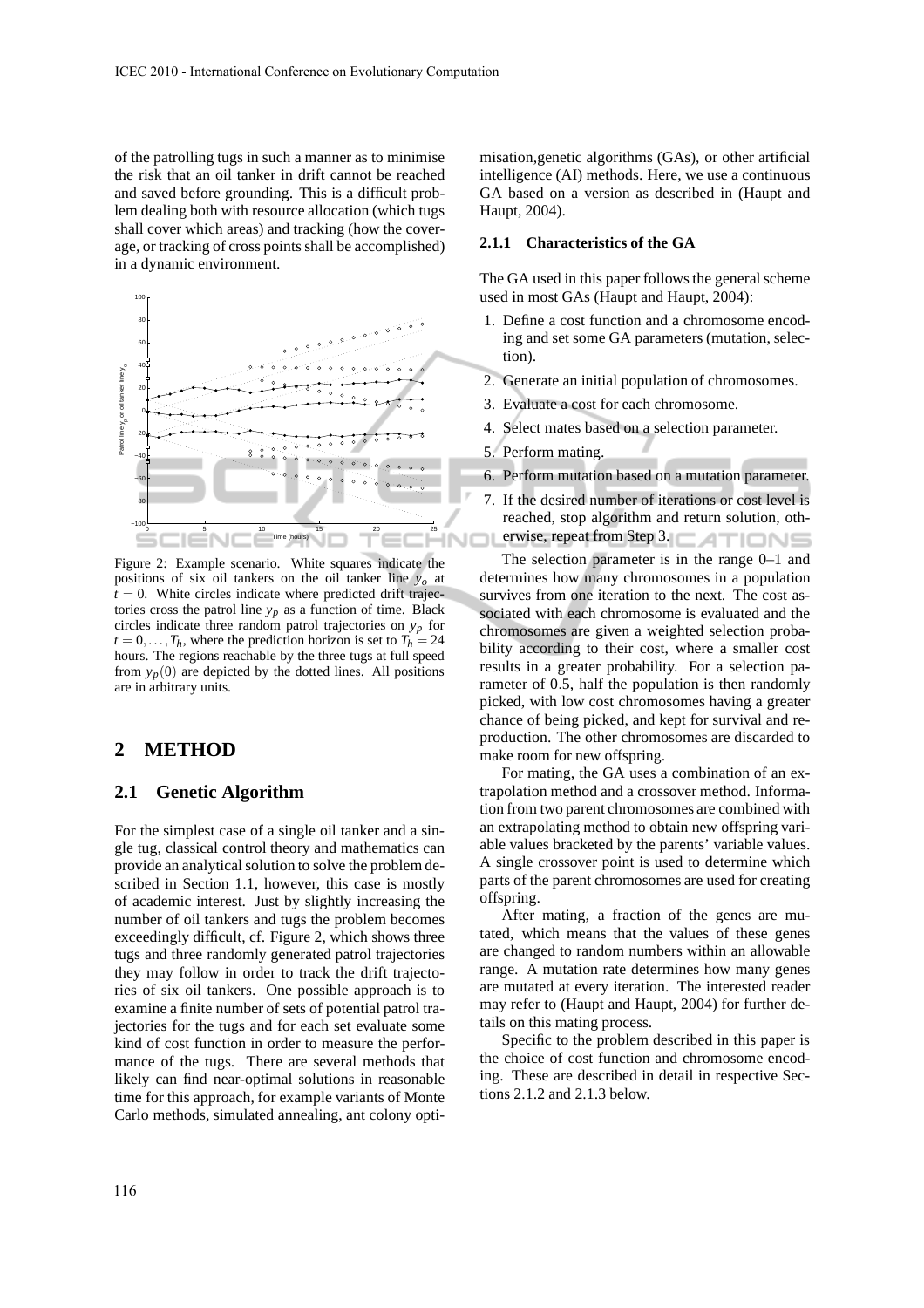#### **2.1.2 Cost Function**

For the results presented in this paper, we define the cost function as the sum of the distances between all cross points and the *nearest* patrol points. The reasoning behind this is that if an oil tanker in drift can be saved by a tug a certain distance away, it is irrelevant that other tugs further away can save it at a *later time*. Note that "later time" assumes that all tugs have the same maximum speed.<sup>1</sup> Moreover, as will be demonstrated in Section 3, choosing this cost function also yields proper task allocation, as patrol tugs will tend to spread out and track different groups of cross points, thus reducing the overall risk of grounding.

We may drop the subscript  $p$  for the patrol line  $y_p$ and define  $y_t^p$  as a patrol point on the *p*th tug's patrol trajectory at time *t*. Similarly, we may define  $y_t^c$  as a cross point on the *c*th oil tanker's drift trajectory at time *t*. For  $N<sub>o</sub>$  oil tankers and  $N<sub>p</sub>$  patrol tugs we can then define the cost  $f(t, C_i)$  as a function of time  $t = t_d$ and the *i*th chromosome **C***<sup>i</sup>* :

$$
= -f(t, C_i) = \sum_{t=t_d}^{t_d+T_h} \sum_{c=1}^{N_o} \min_{p \in P} |y_t^c - y_t^p| = (1)
$$

for  $P = \{1, ..., N_p\}$ .  $\mathbf{C}_i$  and  $y_i^p$  are defined in the following in Equations 2 and 3, respectively.

#### **2.1.3 Chromosome Encoding**

A patrol trajectory for tug *p* can be obtained from a sequence of piecewise constant control inputs (speeds)  $u_t^p$  in the interval [−1,1] for points in time  $t = t_d +$  $1, \ldots, t_d + T_h$ . The maximum values at  $-1$  and 1 are equivalent to tugs going with maximum speed in the negative or positive *yp*-direction, respectively. This encoding is generic as it is independent of each tug's maximum speed.

To encode  $N_p$  control trajectories as sequences  $u_t^p$ of length *T<sup>h</sup>* (the prediction horizon) for each patrol tug  $p \in \{1, \ldots, N_p\}$  we use chromosomes  $C_i$  of length  $N_p \times T_h$ :

$$
\mathbf{C}_i = \left[ u_1^1, \dots, u_{T_h}^1, u_1^2, \dots, u_{T_h}^2, \dots, u_1^{N_p}, \dots, u_{T_h}^{N_p} \right] \tag{2}
$$

That is, each chromosome is a concatenation of  $N_p$ control trajectories, each consisting of  $T_h$  future control inputs.

The predicted patrol points for tug *p* are then obtained through linear extrapolation using the difference equation

$$
y_t^p = y_{t-1}^p + u_t^p v_m^p t_s,
$$
 (3)

where  $t_s = 1$  hour is the sampling time,  $v_m^p$  is the maximum speed for the *p*th tug, and  $t = t_d + 1, \ldots, t_d + T_h$ .

#### **2.2 Receding Horizon Control**

Given a GA that performs satisfactorily by obtaining patrol trajectories that minimise our desired cost function, the human operator at a VTS centre could instruct the tugs to follow the chosen patrol trajectories in an open-loop manner and perhaps run the algorithm again after some time has passed. A better choice, however, would be to have the GA run at regular intervals, constantly incorporating new information about oil tanker positions and direction, ocean currents, weather conditions, and so forth. When new patrol trajectories have been calculated, the tugs could replace their respective patrol trajectories with the new ones. This strategy is equivalent to a receding horizon control (RHC) scheme, which is interchangeably termed model predictive control (MPC) in the literature.

In RHC, a control strategy, or optimal trajectory, that minimises some cost function is calculated a prespecified duration, or prediction horizon, into the future. However only the first portion of the strategy is implemented before another optimal trajectory is calculated based on new and predicted information available. This new trajectory replaces the old one but again only the first portion is implemented and the process then repeats.

RHC is currently one of the most popular control algorithms employed in computer-controlled systems, predominantly in the petrochemical industry, but also increasingly so in electromechanical control problems (Goodwin et al., 2001). It can be shown that RHC can be designed with guaranteed asymptotic closed-loop stability (Goodwin et al., 2001) and this remarkable property is perhaps the most important reason for its popularity.

#### **2.2.1 Constraints**

An advantage of using RHC is that constraints can be handled in the design phase of a control system and not in some *post hoc* fashion after the design (Goodwin et al., 2001; Maciejowski, 2002). For the tugs, an inherent limitation is the maximum speed at which they can operate. This speed limits the size of the envelopes in Figure 2 and thus the number of reachable cross points. Using RHC combined with the GA ensures that this limitation is incorporated in the planning of tug trajectories.

<sup>&</sup>lt;sup>1</sup>For cases where tugs have different maximum speeds, one could define arrival time as distance divided by maximum tug speed and sum the minimum arrival times for each cross point.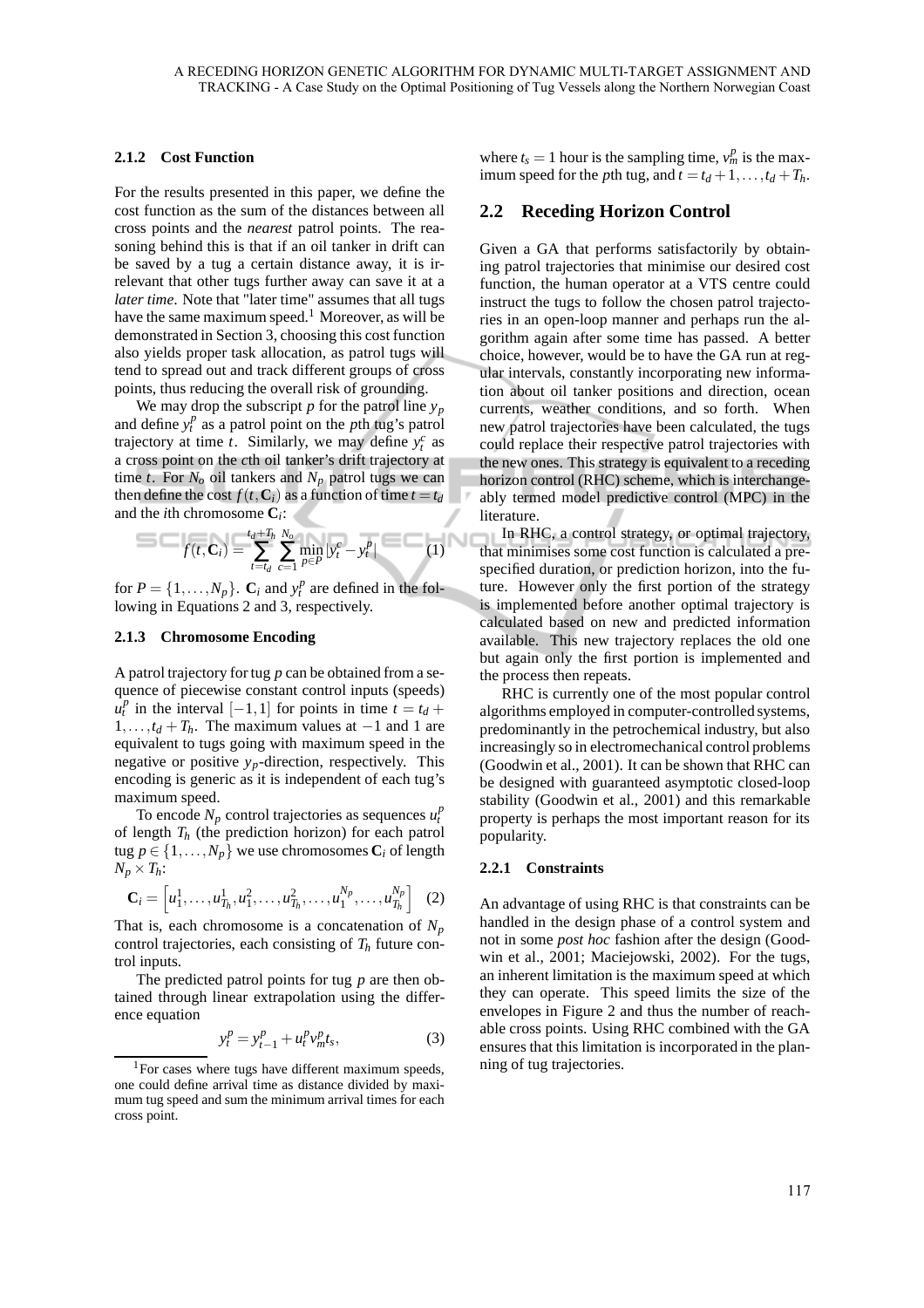#### **2.2.2 Optimisation**

A good choice of initial population for a GA allows it to quickly (with fewer iterations) find a good solution. Given that the dynamics of the simulated scenario has not changed "too much," a solution found at one RHC step should also be a viable solution at the next RHC step. This is achieved by keeping the best chromosome at one RHC step, modifying it slightly, and inserting it into the GA's initial population at the next RHC step.

The kept chromosome has to be slightly modified to accommodate planned trajectories now starting at the next time instance of the simulation. This involves a time-shift by discarding the first sample of the trajectories in the best chromosome and adding a new sample at the end, either with a random value, or, as we choose to do here, with the same value as the nextto-last sample.

#### **2.3 Simulation Study**

To implement and simulate the scenario presented above we used the technical computing software package MATLAB.<sup>2</sup> A number of choices had to be made about positions, speeds, and directions of ships, drift rates and directions, the GA and RHC, and general settings. After performing some preliminary testing we decided to use the settings described below.

#### **2.3.1 Number of Ships**

Based on information provided by NCA staff or affiliates and a recent report (Havforskningsinstituttet, 2010), we chose to use  $N_p = 3$  tugs and  $N_o = 6$  oil tankers for our simulations. Whereas these figures are realistic as of 2009, this situation will change drastically in the near future due to the development of nearby oil and gas fields (see Section 4.5).

#### **2.3.2 Position of Ships**

The initial position of ships at time  $t = 0$  was varied for each simulation. Specifically, we placed the oil tankers on the oil tanker line  $y<sub>o</sub>$  at positions drawn randomly from a uniform distribution in the range [−50,50] (arbitrary units). Likewise, we placed the patrol tugs randomly in the same range on the patrol line *yp*. The reason for doing so was to compare the performance of the trajectories found by the RHGA with just keeping the patrol tugs stationary at their initial positions.

#### **2.3.3 Velocities of Ships**

Each oil tanker was initialised with a random speed in either the negative (southbound) or positive (northbound) *yo*-direction and drawn from a uniform distribution in the range  $[-1,1]$  (arbitrary units). The oil tankers kept their respective speeds throughout each simulation.

The patrol tugs were assigned a maximum speed of 3 (arbitrary units) corresponding to the envelopes presented previously in Figure 2. This choice was made to ensure that tugs are much faster than oil tankers and hence allow for more dynamic task allocation (change of targets to track) and better tracking in our simulations. However, it should be kept in mind that in the real world, oil tankers have a typical operating speed of 14–15 knots (Det Norske Veritas, 2009) whereas tugs have a global average maximum speed of about 12 knots, spanning from 5–26 knots (Eide et al., 2007b).<sup>3</sup>

# **2.3.4 Drift Trajectories**

While we acknowledge that ocean currents and other factors likely lead to curved drift trajectories perhaps resembling those in Figure 1, we chose to assume that any oil tanker in drift will move in a straight line perpendicular (directly east) to the patrol line and cross it after some drift time. That is, if an oil tanker loses manoeuvrability at  $y_o(t_d) = x$ , it will cross the patrol line at  $y_p(t_d + \Delta t) = x$  after some drift time  $\Delta t$ .

For each oil tanker we chose a random integer drawn from a uniform distribution  $[8, \ldots, 12]$  to be its drift time and kept it constant throughout each simulation. According to (Eide et al., 2007b), this choice corresponds to a situation of "fast drift," whereas "slow drift" means that most tankers will not run aground within the first 30 hours. Thus, keeping our drift times in the interval 8–12 hours is a conservative estimate and in most cases, tugs will have more time to come to the rescue of a drifting ship.

#### **2.3.5 GA Settings**

At every RHC step, we set the GA to perform  $N_{iter} =$ 100 iterations searching for a solution set of optimal trajectories minimising the cost function given by Equation 1. A larger number improves the solutions but it should be kept in mind that each solution set is replaced at the next RHC step. This next step also

 $^{2}$ MATLAB R2010a, available at http://www.mathworks. com/.

 $3A$  close affiliate to the NCA recently informed us that typically, in the geographical area of this case study, the maximum speed of tugs is 15 knots and operating speed of oil tankers is 10–14 knots.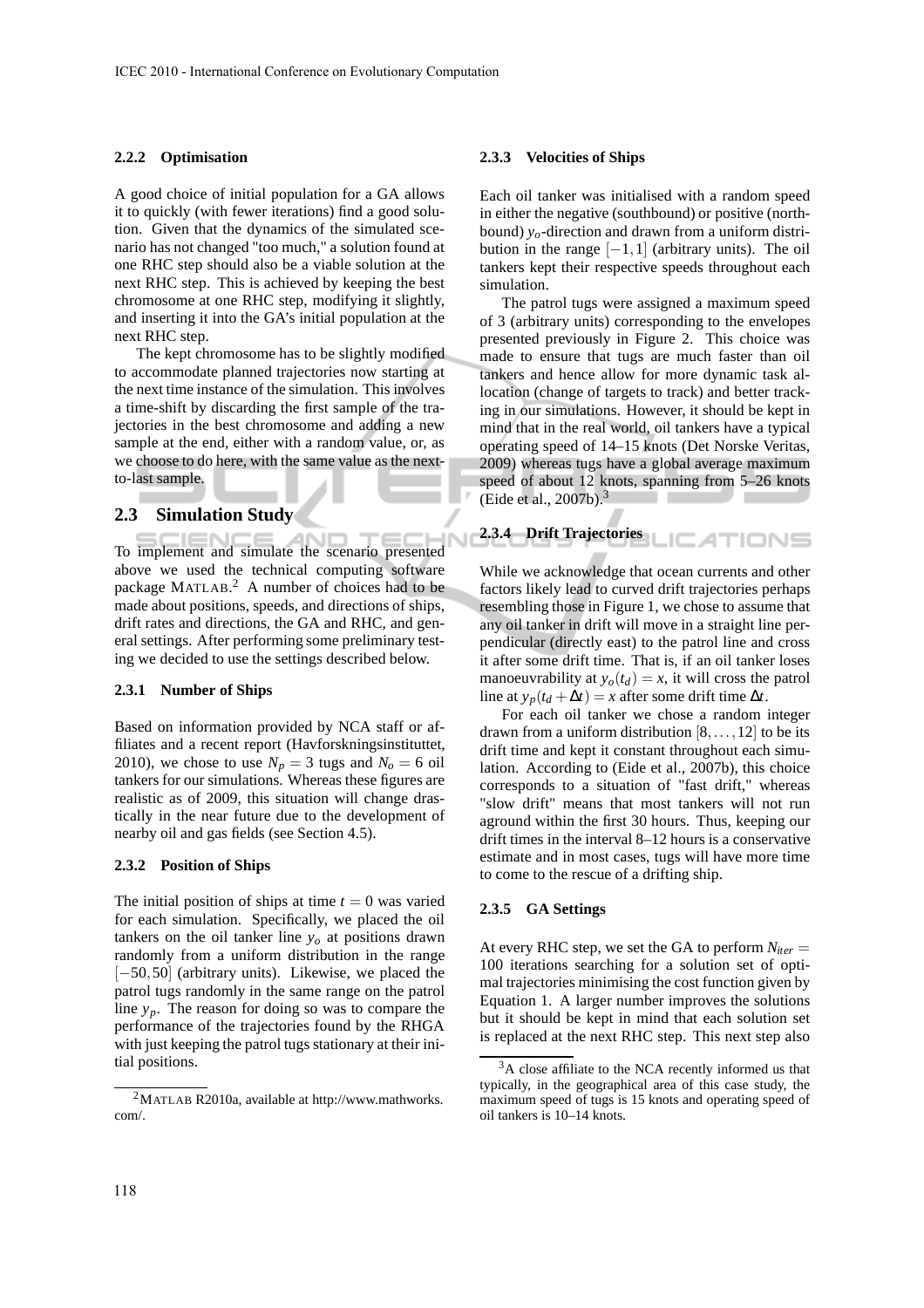takes advantage of the predictability of the drift trajectories (straight lines) and uses a modified version of the best chromosome found in the previous RHC step (see Section 2.2.2).

The population size was set to 10 chromosomes while the mutation rate was set to 0.1. The selection parameter was set to 0.5, which implies that the best half of each population was kept for mating at each GA interation. These choices gave a good tradeoff between exploration and exploitation given the other simulation parameters described previously.

#### **2.3.6 RHC Settings**

The GA were used to find optimal trajectories with a prediction horizon of  $T_h = 24$  hours for the patrol tugs. At every RHC step, only the first sample (1 hour) of these trajectories was executed by the tugs, before another solution set of trajectories was found by the GA. This process was repeated for  $N_{RHC} = 26$  RHC steps (that is, each scenario was simulated for  $t_d = 0$ to  $t_d = 25$  hours). AND TECHNO

#### **2.3.7 General Settings**

A total of  $N_{sim}$  = 20 scenarios (random initial positions, velocities, and drift times) were simulated. For each scenario, the optimal costs at each RHC step were calculated and averaged and stored in vector **f***RHGA* of length *Nsim*. Similarly, the costs that would occur if the patrol tugs would not move from their initial random positions (static trajectories) were calculated and averaged and stored in a vector **f***static* of length *Nsim*.

#### **2.3.8 Settings Summary**

The simulation settings for patrol tugs and oil tankers as well as algorithm settings for the GA, the RHC scheme, and some general settings are summarised in Table 1.

## **3 RESULTS**

#### **3.1 Simulation example**

Figure 3 shows a simulation example using the settings given in Table 1. Initially at drift time  $t_d = 0$ (Figure 3(a)), three patrol trajectories, each of duration  $T_h = 24$  hours into the future, are planned for the tugs based on the predicted distributions of cross points, that is, the positions and times where drift trajectories cross the patrol line. The bottom two drift

| Oil tankers                                   |  |  |  |  |  |
|-----------------------------------------------|--|--|--|--|--|
| 6                                             |  |  |  |  |  |
| $[-50, 50]$                                   |  |  |  |  |  |
| $[-1,1]$                                      |  |  |  |  |  |
| East                                          |  |  |  |  |  |
| $[8,9,\ldots,12]$                             |  |  |  |  |  |
| Patrol tugs                                   |  |  |  |  |  |
| 3                                             |  |  |  |  |  |
| $[-50, 50]$                                   |  |  |  |  |  |
| $+3$                                          |  |  |  |  |  |
| GA settings                                   |  |  |  |  |  |
| 100                                           |  |  |  |  |  |
| 10                                            |  |  |  |  |  |
| 0.1                                           |  |  |  |  |  |
| 0.5                                           |  |  |  |  |  |
| <b>RHC</b> settings                           |  |  |  |  |  |
| 24                                            |  |  |  |  |  |
| 1                                             |  |  |  |  |  |
| 26                                            |  |  |  |  |  |
| Number of steps $N_{RHC}$<br>General settings |  |  |  |  |  |
| 20                                            |  |  |  |  |  |
| $\mathbf{f}_{RHGA}$ , $\mathbf{f}_{static}$   |  |  |  |  |  |
|                                               |  |  |  |  |  |

Table 1: Simulation settings.

trajectories are close together at around  $y_p \approx -40$ , thus the RHGA allocates the first and closest tug positioned at  $y_p^1 \approx -38$  to these two oil tankers by planning a patrol trajectory that minimises the sum of distances from these drift trajectories' cross points to the nearest patrol points (see Section 2.1.2). Similarly, the remaining four drift trajectories are clustered around  $y_p = 0$ , and the RHGA allocates the second and closest tug at  $y_p^2 \approx 35$  to these four oil tankers. Finally, the third and northmost tug at  $y_p^3 \approx 48$  is not assigned any oil tanker and a roughly stationary "don't care" trajectory is planned for this tug.

At the next RHC step at  $t_d = 1$ , each tug executes the first sample (1 hour) of their planned trajectory before a new set of patrol trajectories, again of duration  $T_h = 24$  hours, is planned based on updated information about tug and oil tanker positions and predicted drift trajectories and cross points. This process repeats for  $t_d = 2, 3, \ldots, 25$ , with the prediction horizon constantly being shifted one sample, hence the concept of RHC.

Figure 3(b) shows the current positions of oil tankers and patrol tugs at  $t_d = 5$ . The tugs are allocated the same oil tankers as at  $t_d = 0$ , however, because some oil tankers are moving north, their predicted drift trajectories are getting closer to the third tug at  $y_p^3 \approx 50$ . As a result, a change in target allocation occurs in Figure 3(c), which shows a snapshot of the situation at  $t_d = 10$ .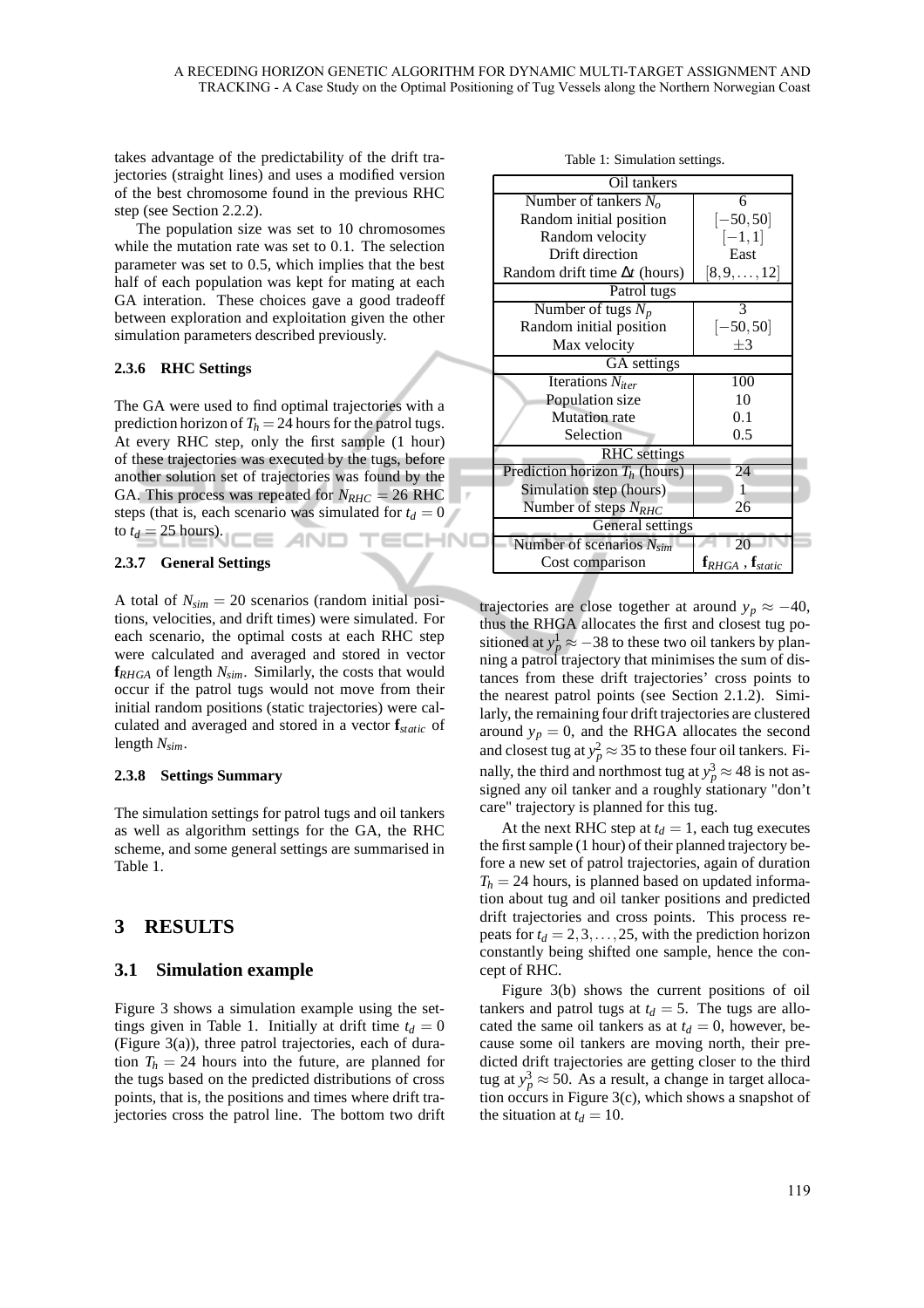

Figure 3: Example simulation. White squares indicate the positions of six oil tankers on the oil tanker line  $y_o$  at time of drift  $t_d = 0.5,...,25$ . White circles indicates where predicted drift trajectories cross the patrol line  $y_p$  as a function of time. Black circles indicate the current positions and patrol trajectories suggested by the RHGA for three tugs on  $y_p$  for  $t = t_d, \ldots, t_d + T_h$ , where  $T_h = 24$  hours is the prediction horizon. The regions reachable by tugs going at maximum speed from their current positions *yp*(*t<sup>d</sup>* ) are depicted by the dotted lines. All positions are in arbitrary units.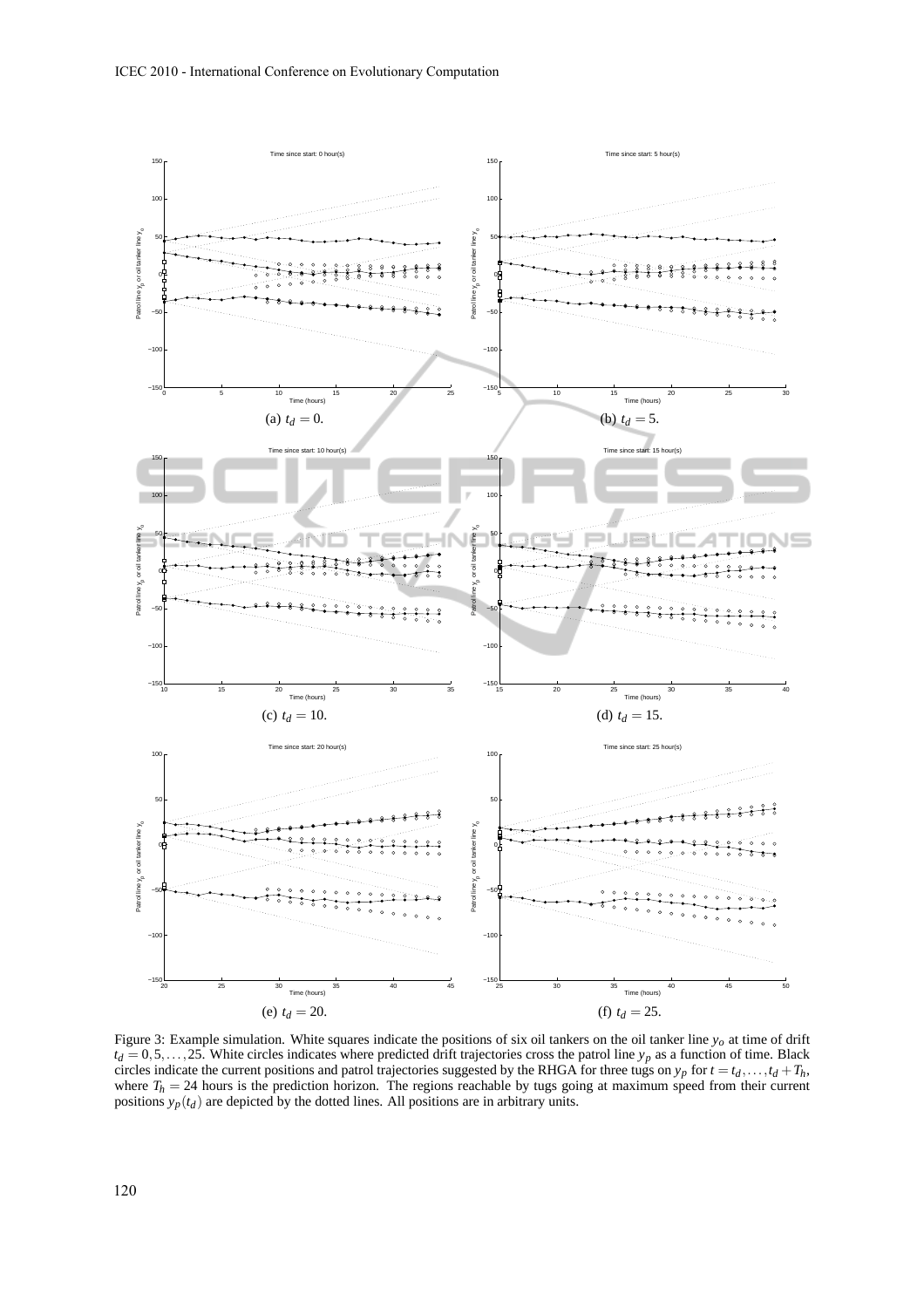Here, the RHGA plans a trajectory for the third and northmost tug to begin tracking of the two northmost drift trajectories (which are so closely positioned that they are difficult to distinguish), another trajectory is planned for the second tug to track the two middle drift trajectories, and the first and southmost tug is still assigned the two southmost drift trajectories.

Figures 3(d)–3(f) show that this allocation scheme is maintained for the rest of the simulation: The first (southmost) tug moves south while tracking the two southmost drift trajectories, the second (middle) tug is slowly moving north in order to track the two middle drift trajectories, and the third (northmost) tug moves south to track the two northmost drift trajectories.

Notice that in the latter case for the third tug, the planned trajectories involves moving south at first to "meet" the northbound drift trajectories and then move north again while performing close tracking. If the simulations had been run for  $t_d > 25$ , this would have become evident in the actually executed position of the third tug (given that the oil tankers continue their predicted movements). Similarly, the trajectory for the second tug begins to tend southward at  $t_d = 25$ due to the predicted drift trajectories also going south.

Quantitatively, one possible performance measure is obtained by comparing the cost of applying the RHGA-generated trajectories to that of static trajectories, that is, keeping each patrol tug *p* stationary at its initial position, or  $y_{t=0}^p = y_{t=1}^p = \dots = y_{t=T_h}^p$ . For this simulation example, the overall RHGA cost was found by summing the costs at  $t_d = 0, \ldots, 25$  and finding the average cost for each RHC step, which equalled 463.7 (arbitrary distance units). The static cost was 1837.4, thus the RHGA improved the static cost by 74.8 %.

## **3.2 Main Study**

Table 2 summarises the results from the simulation example above (simulation run 1) and 19 other simulated scenarios based on the settings presented in Table 1. For every run, the average cost at each RHC step  $t_d = 0, \ldots, 25$  is calculated for the static case (**f***static*) and the RHGA case (**f***RHGA*). Performance is measured as the reduction in cost (in percent) from applying the RHGA instead of the static strategy.

The best performance of the RHGA compared to static trajectories was obtained in simulation run 12 and showed a cost reduction of 79.0%. The worst performance happened in simulation run 2 and showed a cost reduction of 26.2%. The mean performance was a cost reduction of 65.8%.

Comparing the standard deviation of the costs for static and RHGA trajectories, RHGA showed a reduc-

tion of 70.4%. This is not surprising, considering that the static strategy can result in low cost trajectories by chance simply because the drift trajectories roughly coincide with the initial positions of tugs. Likewise, the static strategy can lead to some very costly trajectories, because the cross points are far away from the static tug positions. As a result, the cost for each simulation scenario will vary greatly depending on each scenario. The RGHA trajectories, on the other hand, are constantly being reevaluated at each sample interval, accommodating both current and predicted changes to the overall situation. This results in the RHGA trajectories very effectively tracking the drift trajectories and reducing the overall cost, which tend to vary much less than in the static case.

Table 2: Simulation results.

|   | Simulation    | $\mathbf{f}_{static}$ | $\mathbf{f}_{RHGA}$ | Performance |
|---|---------------|-----------------------|---------------------|-------------|
|   | run           |                       |                     | $(\% )$     |
| p | $\mathbf{1}$  | 1837.4                | 463.7               | 74.8        |
|   | 2             | 1552.2                | 1145.9              | 26.2        |
|   | $3 - 1$       | 2278.0                | 675.1               | 70.4        |
|   | 4             | 3097.3                | 1314.0              | 57.6        |
|   | 5             | 2822.3                | 855.8               | 69.7        |
|   | 6             | 3929.4                | 1526.9              | 61.1        |
|   | 7             | 2431.7                | 633.5               | 73.9        |
|   | 8             | 2877.1                | 880.2               | 69.4        |
|   | 9             | 3174.7                | 794.0               | 75.0        |
|   | 10            | 1221.5                | 665.2               | 45.5        |
|   | 11            | 3839.0                | 1113.4              | 71.0        |
|   | 12            | 4356.1                | 914.3               | 79.0        |
|   | 13            | 1921.9                | 818.8               | 57.4        |
|   | 14            | 1536.1                | 583.4               | 62.0        |
|   | 15            | 1489.2                | 869.5               | 41.6        |
|   | 16            | 1546.6                | 575.5               | 62.8        |
|   | 17            | 1456.7                | 457.1               | 68.6        |
|   | 18            | 1836.8                | 445.8               | 75.7        |
|   | 19            | 950.8                 | 559.9               | 41.1        |
|   | 20            | 3068.0                | 874.4               | 71.5        |
|   | Mean          | 2361.2                | 808.3               | 65.8        |
|   | Standard dev. | 984.7                 | 291.6               | 70.4        |
|   | Best run: 12  | 79.0                  |                     |             |
|   | Worst run: 2  | 26.2                  |                     |             |

#### **3.3 Conclusions**

The simulation results show that the RHGA is able to simultaneously perform multi-target allocation and tracking in a dynamic environment. The GA calculates patrol trajectories for allocation and tracking at regular intervals in time. However, as the environment changes, an RHC process is employed, where the GA is constantly used to replan new trajectories based on current and predicted information.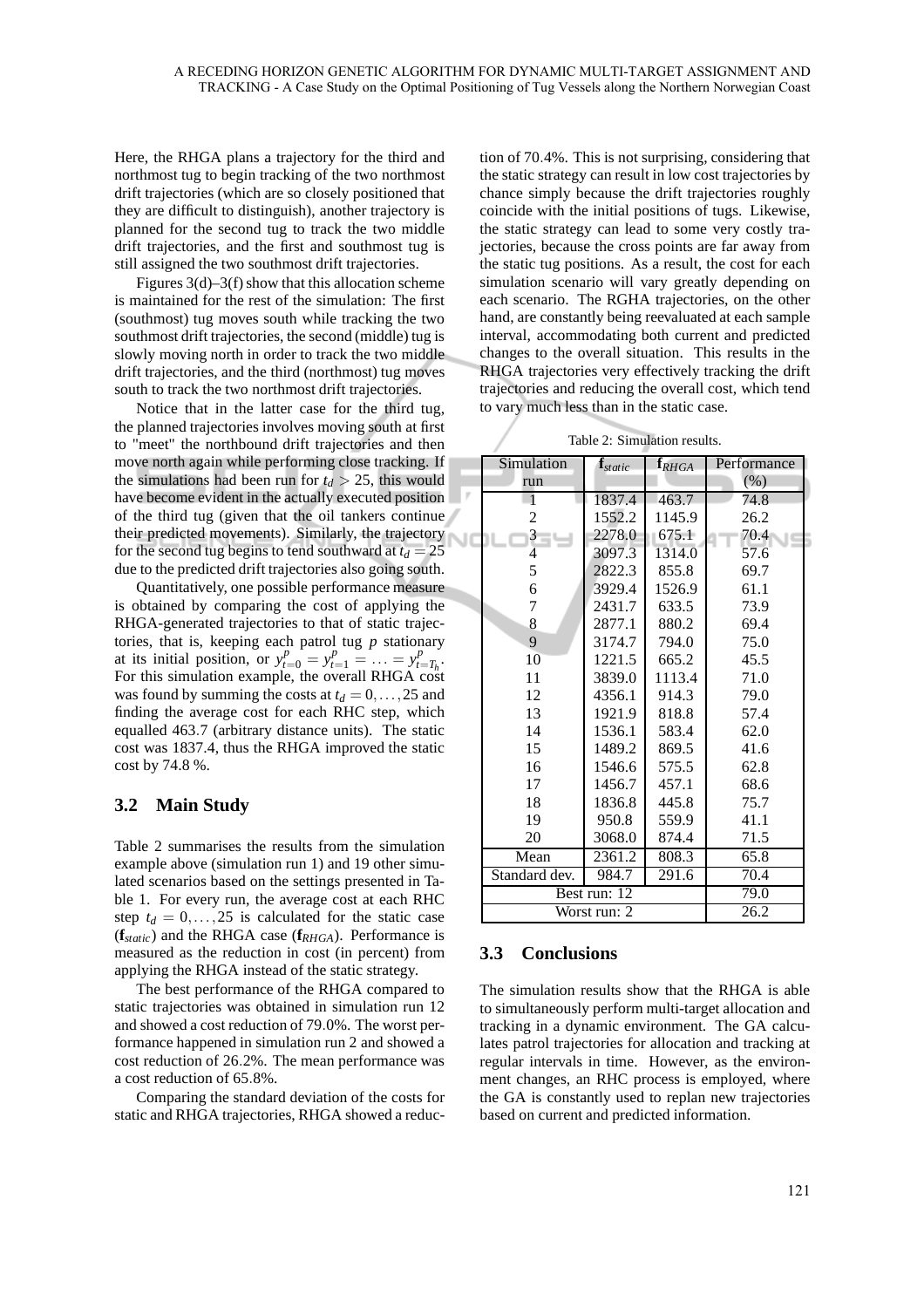Employing a cost function related to the distance from each cross point (where the predicted drift trajectories crosses the patrol line  $y_p$ ) to the nearest predicted patrol trajectory gives good tracking but also provides task allocation "for free." In short, the patrol trajectories suggested by the RHGA yield good prevention against possible drift accidents due to taking the predicted future environment into account.

Nevertheless, this study should be considered a preliminary study only that perhaps raises more questions than it answers. These questions will be discussed in Section 4.

## **4 DISCUSSION**

#### **4.1 Optimisation**

Whereas this paper is not concerned with algorithmic speed optimisation *per se*, an obvious point of optimisation is the choice of initial population in the GA that must be set at every step of the receding horizon planning process. Because the dynamics of the problem scenario is relatively slow-changing (e.g., ocean currents, wind, or oil tanker speeds and directions), the initial population should include good individuals, and/or their offspring, from the previous time step. This will ensure that the GA quickly can tune in on good solutions, given that the scenario has not changed too much from the previous time step. For the simulations presented here, we chose to keep a modified version of the best chromosome found in one RHC planning step and put it in the initial population of the next one as described in more detail in Section 2.2.2.

Moreover, this strategy can be further modified to reduce the overall number of GA iterations: After running a number of iterations at the first RHC step until a good solution is obtained, only a fraction of this number of iterations is needed for subsequent RHC steps. This is because the dynamics are slowvarying and the GA has "tuned in" to a good solution space where the previously found solution greatly assists the GA in finding the new, best solution.

Another modification that may speed up algorithmic conversion is to include boundary solutions corresponding to the trajectory envelope of each tug, that is, to include solutions in the population corresponding to tugs moving with maximum speed either north or south. This ensures that "hard-to-find" cross points far away from the tugs are detected and taken into considerations.

Finally, it should be kept in mind that only the best chromosome is transferred at every RHC step. The other chromosomes are still initialised randomly (or with some set to boundary solutions as suggested above). Hence, if novelties have been introduced at some RHC step, the RHGA will still be able to find good solutions (albeit requiring more iterations than for a more static scenario).

### **4.2 Evaluating Performance**

There are several ways to evaluate the performance of an algorithm. If one is concerned with algorithm convergence speed, one may compare the time or number of iterations it takes an algorithm to find a solution with that of other algorithms. We are not particularly concerned with the rate of convergence of the RHGA for the case study investigated here. The reason for this is that the dynamic scenario is relatively slowchanging and even for a much larger number of simulated oil tankers and tugs, our algorithm will still be able to plan trajectories and update them faster than the real-world time.

To simulate one RHC step with three tugs and six oil tankers for a particular scenario took about 30 seconds on a MacBook Pro Core 2 Duo 2.53 GHz computer. Increasing the number of oil tankers tenfold to 60 (which might be realistic in the not too distant future, see Section 4.5), one RHC step took slightly less than five minutes. This shows that the RHGA can accommodate much greater complexity than simulated in this study while staying within the real-time requirement of finishing each RHC step within an hour of real-time. It also implies that more accurate solutions can be obtained by increasing GA parameters such as population size and number of iterations at each RHC step.

Conversely, the small execution time for a RHC step means that the simulated duration of an RHC step (1 hour) can be greatly reduced if desired. This may not be relevant for the study presented here but implies that systems with much faster dynamics may take advantage of the RHGA. An example where each RHC step must be in the range of tenths of seconds or smaller is real-time control of football-playing robots, where algorithm speed will most definitely be an issue. For such applications, it is possible to adjust the GA and RHC settings to obtain small RHC step durations as required. Specifically, one may reduce the prediction horizon, number of iterations, and population size. This may not necessarily degrade performance. For example, employing a large prediction horizon in a football game where it is only possible to predict actions a short period ahead will not increase performance, it may even degrade it if it causes each RHC step to take too long.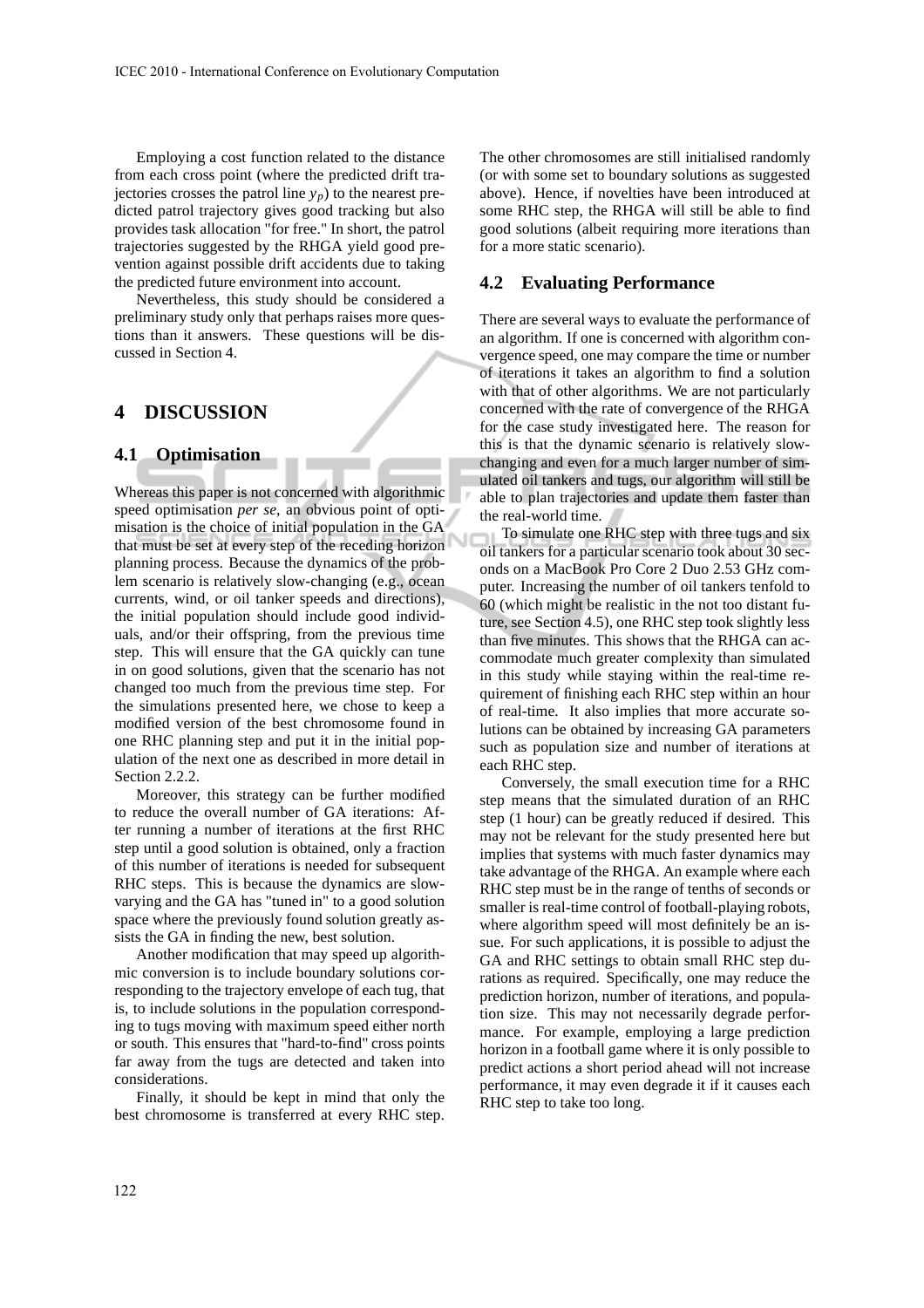Another method for measuring performance of an algorithm is to investigate its ability to reduce a cost function (or conversely, increase some fitness function). Using the cost function defined by Equation 1 in Section 2.1.2, we compared the cost of applying an RHGA strategy with a static strategy where tugs are kept stationary at their initial random positions. We found that the RHGA greatly reduces the cost compared with the static strategy, however, it still remains to compare the RHGA with other intelligent algorithms for the same problem defined in this paper. Nevertheless, we believe that the results from this study are very promising and that the RHGA provides a viable method for solving problems of the kind presented here.

#### **4.3 Cost Functions**

Choosing a suitable cost function is essential for a GA to be able to solve the problem at hand. While we believe our choice of cost function in Section 2.1.2 is a very reasonable one, there are likely other choices that may be equally, or better, suited to our problem.

One possible cost measure is to count the number of nonreachable cross points from tug positions at time  $t = t_d$  to  $t = t_d + T_h$  ahead. Nonreachable points are easily identified as the points that lie outside the dotted lines, or envelopes, that depict patrol trajectories of tugs at maximum speed in Figure 2. Here, one of the southernmost drift trajectory's cross points is nonreachable by the southernmost tug at  $y_p(0)$  ≈ −20. Similarly, seven of the northmost drift trajectory's cross points are nonreachable by the northmost tug at  $y_p(0) \approx 10$ . This count may then be repeated for envelopes starting at  $t = 1, 2, \ldots, T_h - 1$ and ending at  $t = T_h$  and finally integrated for all  $t$ . The goal of the GA would then be to select patrol trajectories that minimise the total number of nonreachable points, integrated over time.

Preliminary results (not presented in this paper) using a cost function involving nonreachable cross points are promising but needs to be investigated further. One major drawback is that this method is computationally much more expensive compared to using the cost function in Section 2.1.2. Another possible drawback is that the RHGA will not lead to the same close tracking of predicted drift trajectories as seen in Figure 3. The reason for this is that the algorithm will not punish patrol trajectories further away from cross points than close ones as long as the number of nonreachable crosspoints does not increase. On the other hand, this may not be a problem for the case study presented here. After all, the main goal of the tugs is to be able to stop a drifting oil tanker from running

aground. Whether this is achieved by close tracking of predicted drift trajectories or by some other intelligent positioning is not as relevant, although secondary goals such as minimisation of fuel consumption could mean that close tracking be given importance.

A potential modification to the cost function in Section 2.1.2 is to include a term for the control input in order to punish excessive fuel consumption. For example, consider Figure 3(a), where the third and nortmost tug is not assigned any drift trajectory and as a consequence is given a somewhat "random" oscillatory trajectory. Instead of planning such a fuelconsuming trajectory, including a small input term in the cost function would ensure that this patrol tug was simply assigned a stationary trajectory, thus avoiding unnecessary fuel consumption.

## **4.4 Other Heuristics**

While we have compared the performance of our algorithm with that of a static solution, it could have been informative to compare its performance with that of an algorithm using some simple heuristic method. One such method is to let each patrol tug be allocated the nearest oil tanker not already allocated to another tug and then let it track that tanker's drift trajectory. We have not included any simulations using such a heuristic in this paper. Nevertheless, we have found that this method performs well when the numbers of tugs and tankers are approximately equal but as the number of tankers increases its performance drops significantly compared to that of the RHGA. The reason, of course, is that when all tugs have been allocated an oil tanker, they "do not care" about the drift trajectories of the remaining oil tankers, which in turn causes evaluations of the cost function to increase.

Another simple heuristic is to spread out the tugs evenly along the patrol line. Although not simulated, we assume that this method could work reasonably well for very large numbers of tankers since the tankers' cross points would then likely be roughly uniformly distributed along the patrol line (assuming the tankers not clustering). For a small number of tankers, on the other hand, this heuristic would not be able to perform well as cross points would not very often occur close to the positions of the tugs.

#### **4.5 Simulation Scenarios**

There are numerous alternative scenarios that we could have investigated in this paper. For example, we could have lifted some of our restrictions and incorporated changing drift dynamics (e.g., use a dynamically-changing vector map for ocean curren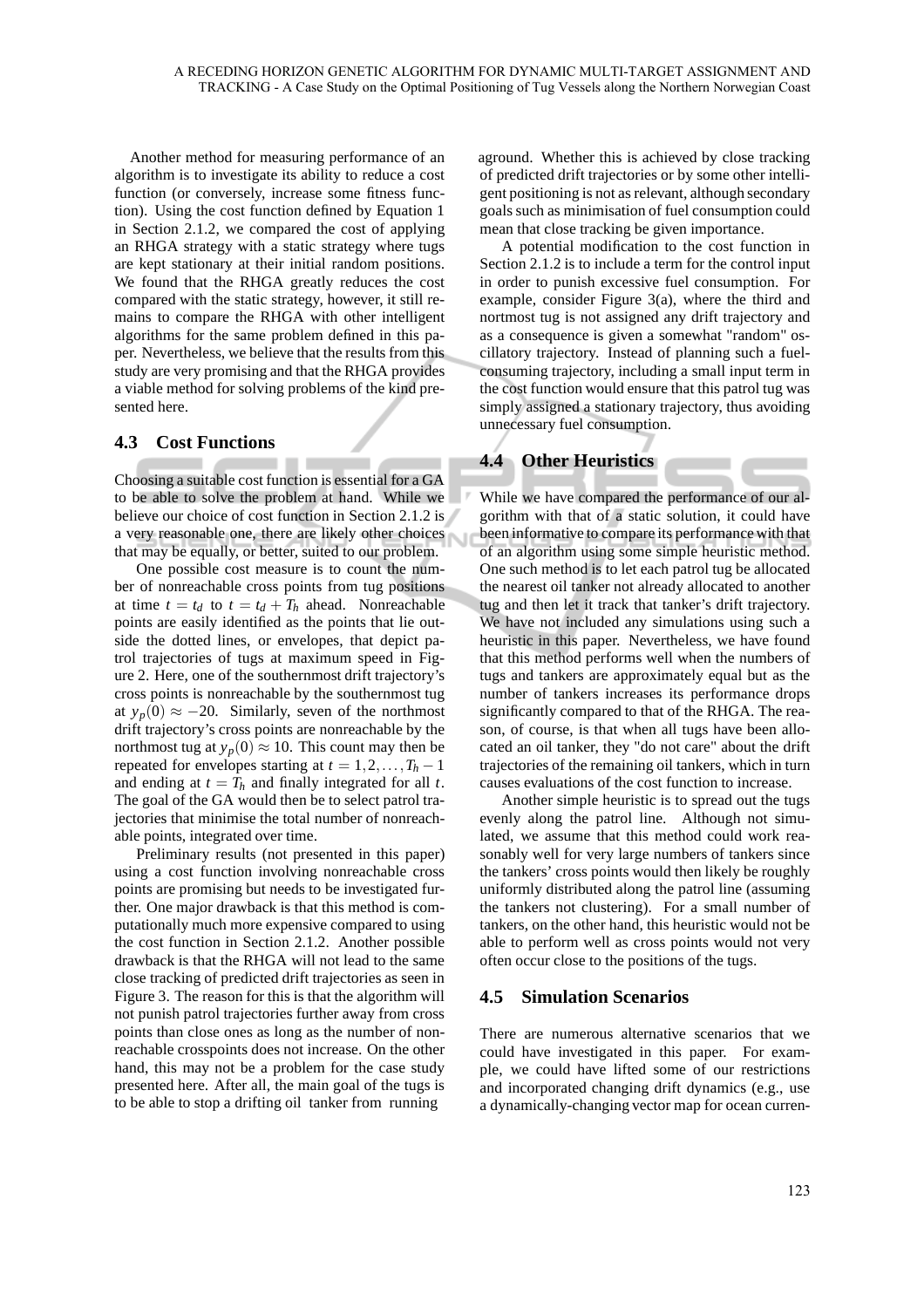ts), let patrol tugs have different maximum speeds, let oil tankers be weighted (e.g., based on their age, cargo, crew, etc.), and so on. However, most of these changes will be handled with ease by the RHGA as they only amount to scaling of variables.

More relevant is the choice of number of ships. Based on recent information in a governmental report made by the Norwegian Institute of Maritime Research (Havforskningsinstituttet, 2010), our choice of three tugs and six oil tankers represents a realistic and typical scenario as of today. Nevertheless, since these figures are calculated based on measures of yearly traffic, there will inevitably be days when the number of oil tankers is greater than six. Moreover, due the development of large oil and gas fields in the Barents Sea such as Goliat, Snøhvit, and Shtokman, oil (and gas) tanker traffic will greatly increase over the next 10–15 years. As mentioned in Section 4.2, the RHGA can easily handle the tenfold number of oil tankers while maintaining real-time requirements and thus appear well suited for much heavier traffic than that of today.

We have not simulated cases where drifting actually occurs nor the situation where a tug becomes unavailable due to refuelling at land or being busy rescuing a drifting tanker. Nor have we tried to estimate how many tugs are necessary to maintain a sufficient degree of safety for a given number of tankers, which is highly relevant considering the foreseen increase in tanker activity. We intend to investigate this further, in particular in light of other applications where resource allocation and deallocation happens even more frequently.

Finally, it would be of interest to include more realistic two-dimensional (2D) planning for ships and three-dimensional (3D) planning for aeroplanes or submersible vehicles. As discussed below, we intend to continue development of our RHGA to accommodate such scenarios.

#### **4.6 Other Applications**

In addition to the one-dimensional (1D) problem described in this paper, we believe that the RHGA is suitable for performing multi-target allocation and tracking in dynamic environments also in 2D and 3D. This will require modifications to the algorithm and we have already started this work. A 2D version in environments with slow dynamics will required little modifications, however, for fast dynamics and/or 3D environments, it is likely that the algorithm must be improved, for example through distributed, parallel control.

Moreover, it could be interesting to combine the

RHGA with so-called boid, or flocking, rules involving cohesion, separation, and alignment (Reynolds, 1987). In a promising effort, (Luo et al., 2010) presents a flocking algorithm that modifies the flocking rules by (Reynolds, 1987) and succeeds in multitarget tracking performed by multiple agents. We envision that through further development a modified version of the RHGA could perform equally well as the algorithm used for the scenarios described by (Luo et al., 2010).

Furthermore, we note that the problem definition used in this paper somewhat resembles that of the RoboFlag Drill described by (Earl and D'andrea, 2007). They describe a scenario where a set of defenders are guarding a circular defence zone against a set of attackers. The attackers are randomly placed in an outer circle circumscribing the inner defence zone and move with constant velocity towards the zone. The goal of the defenders is to intercept as many of the incoming attacking trajectories before they reach the defence zone. It would be of great interest to test our RHGA for this scenario and compare our results with those of (Earl and D'andrea, 2007).

## **4.7 Concluding Remarks**

This paper shows that a GA combined with RHC is able to perform multi-target assignment and tracking in dynamically changing environments. Whilst our results are promising, we consider our study a preliminary one that needs to be extended for more scenarios and compared with other intelligent algorithms. Nevertheless, we believe that our problem description is an interesting and non-trivial challenge for researchers in the field and welcome alternative attempts at solving it. Building on the work presented here, we will continue to refine and extend our RHGA to other problem scenarios.

Whereas classical control theory and mathematics can aid in solving assignment and tracking problems, we see tremendous potential for artificial intelligence (AI) methods in problems where analytical solutions become non-existent or at least very hard to find. Such problems may involve nonlinearities and constraints that AI methods solve with ease. We firmly believe that the fusion between control systems theory and AI is the way forward for solving difficult multi-agent, multi-target problems.

## **ACKNOWLEDGEMENTS**

We wish to thank Jon Leon Ervik at the Norwegian Coastal Administration and Kjell Røang at Christian